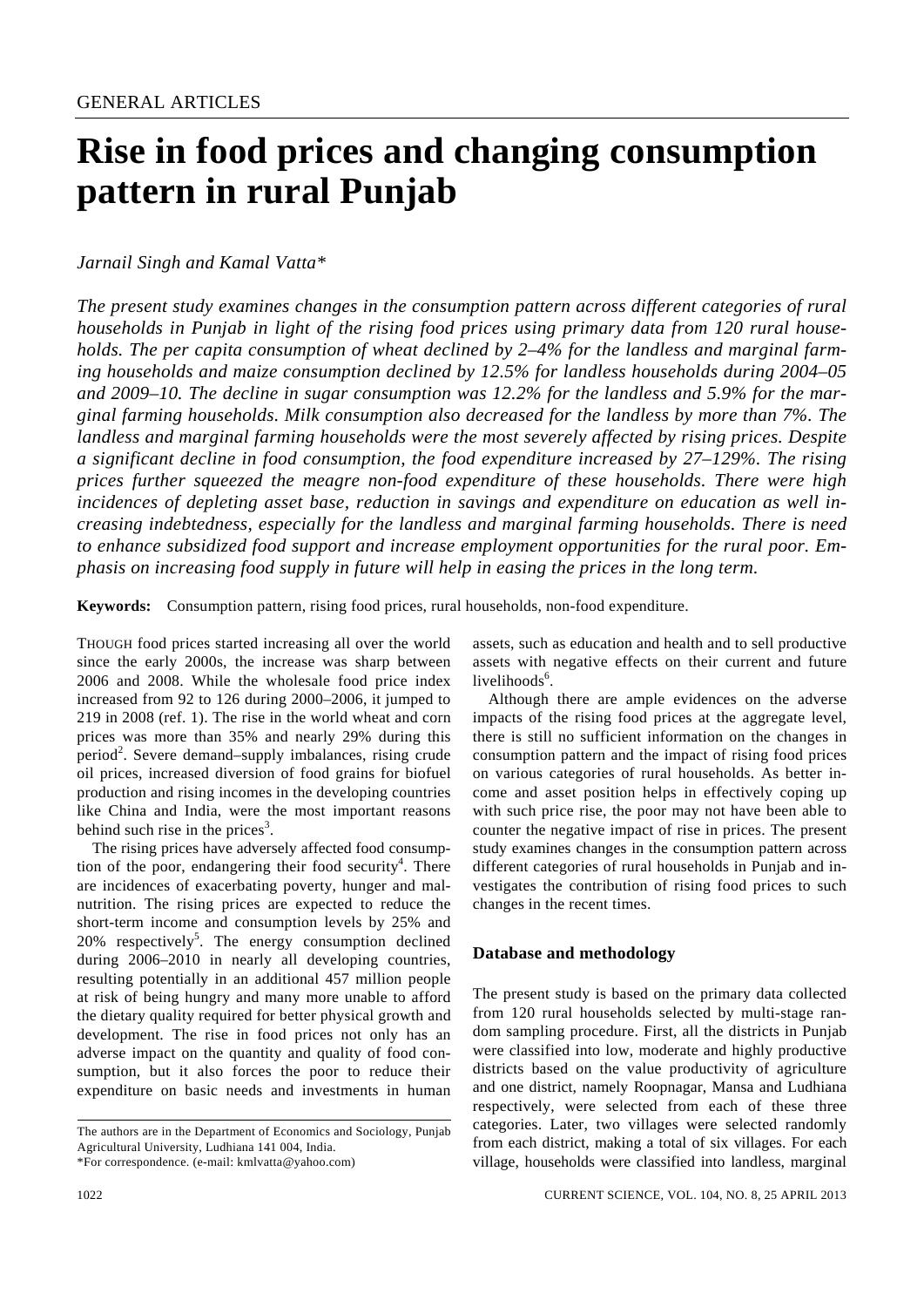(up to 2.5 acre), small  $(2.5-5$  acre), semi-medium  $(5-10)$ acre), medium (10–25 acre) and large farming (above 25 acre) households. A total of 20 households were selected randomly from each selected village on the basis of probability proportional to size for each category with a total sample of 120 rural households. Later, three categories of semi-medium, medium and large farm households were merged and named 'other' households for easy and meaningful interpretation and comparison of the results. Details of the study sample and its distribution across different household categories are given in Table 1.

 The primary data were collected on consumption pattern, consumption expenditure, its impact on non-food expenditure and other important parameters with the reference period of 2009–10. Information for the 2004– 05 was also collected by recall method for comparing the changes in consumption during 2004–05 to 2009–10. The study also documented the mitigation strategies of the poor households in response to the recent food price rise.

#### **Pattern of food consumption and recent changes**

Per capita consumption of wheat was 6.95, 7.91, 8.08 and 9.10 kg during 2009–10, whereas it was 7.24, 7.91, 8.08 and 9.10 kg during 2004–05 for landless, marginal, small and other farm households respectively (Table 2). The average per capita consumption of wheat declined in the recent period compared to 2004–05, whereas the consumption of rice remained almost the same. The decline in the consumption of wheat was almost 4% and 2.1% for landless and marginal farming households respectively. However, there was an increase in the wheat consumption by 0.9% for small and by 0.7% for other farming households. There was no change in rice consumption for landless households, but its consumption declined by 4.8%, 13.9% and 1.4% for marginal, small and other farming households respectively. Maize consumption declined by 12.5% for landless household, but increased for the other farming households. Though the changes in food consumption may not be ascribed completely to the rise in food prices, examining pattern of change across different household categories, a large proportion of such changes might be attributed to the food price rise during 2004–05 and 2009–10. Obviously, the landless and marginal farming

**Table 1.** Distribution of the study sample across districts and categories

| Household<br>category | Roopnagar | Mansa | Ludhiana | Overall |
|-----------------------|-----------|-------|----------|---------|
| Landless              | 4         |       | 8        | 19      |
| Marginal              | 20        | 5     | 12       | 37      |
| Small                 | 5         | 6     | 6        | 17      |
| Others                | 11        | 22    | 14       | 47      |
| Total                 | 40        | 40    | 40       | 120     |

households were the worst affected by such price rise. Relatively large farming households were able to counter the effect of rising prices as evident from no significant change in the food consumption pattern during 2004–05 to 2009–10.

 Per capita sugar consumption was 0.65, 0.95, 1.10 and 1.11 kg during 2009–10 and 0.74, 1.01, 1.05 and 1.13 kg during 2004–05 for landless, marginal, small and other farming households categories respectively. Likewise, the consumption of milk and milk products was 9.08, 12.79, 13.0 and 15.21 litres during 2009–10 and was 9.80, 11.95, 13.01 and 15.78 kg during 2004–05 for the respective household categories. Sugar consumption declined by as high as 12.2% for landless households and by 5.9% for marginal farming households. However, it increased by 4.8% for small farm households and declined by about 2% for other farm households. Milk consumption for the landless also declined by more than 7%.

 Interestingly, per capita consumption of pickles increased by 22.2% for landless households and the consumption of vegetables declined by 6.2%, 7.8%, 9.7% and 3.6% for landless, marginal, small and large farm households respectively. It reveals that the landless and marginal households, constituting the poorest strata of the rural population, resorted to more pickle consumption with a correspondent decline in vegetables consumption. This may be largely ascribed to significant increase in the prices of vegetables over time, indicating distress consumption amongst these households. While there was little increase in pulses as well as pickle consumption for small and other farming household categories, rising prices of vegetables forced a decline in their consumption even for these two categories of households. Likewise, the per capita consumption of eggs and meat has either declined or witnessed no change during 2004–05 to 2009–10 for relatively poor households (landless, marginal and small), further confirming the distress among them.

#### **Changes in food and non-food expenditure**

The rise in food prices not only has adverse implications for food consumption but may also hit the non-food expenditure, adversely affecting the long-term productivity of the poor households. The pattern of nominal expenditure in 2004–05 and 2009–10 is presented in Table 3. Per capita total monthly expenditure (food and non-food) was Rs 667.72 for landless households, Rs 1129.13 for marginal farm households, Rs 1352.00 for small and Rs 1552.11 for other farm households respectively, during 2009–10. The respective expenditure during 2004–05 was Rs 464.88, Rs 674.04, Rs 810.55 and Rs 1013.69. The consumption expenditure for small and other farm households was more than double the consumption expenditure of landless households. Even the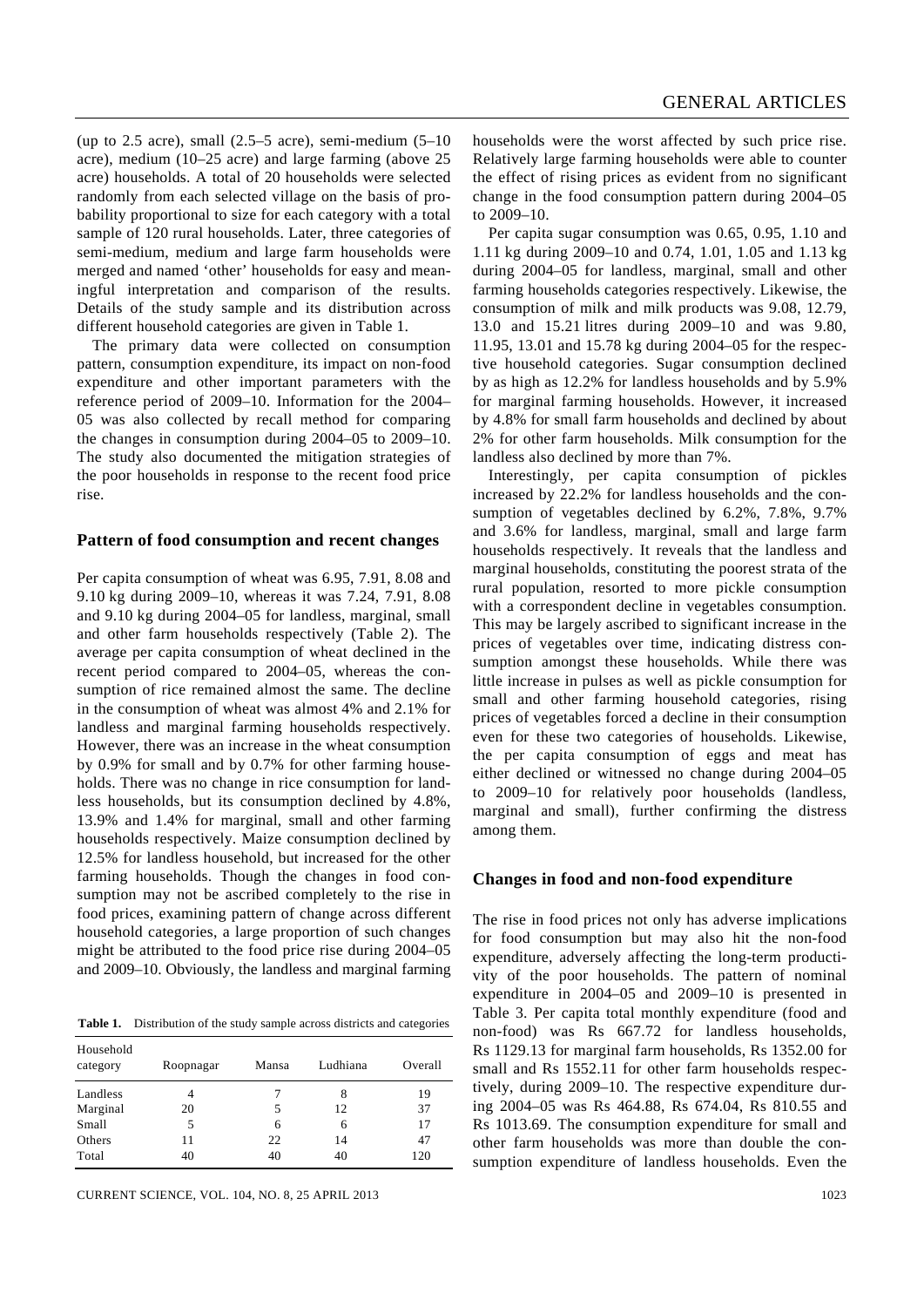## GENERAL ARTICLES

| Consumption of food items by various categories of rural households (kg/capita/month)<br>Table 2. |             |               |             |               |             |               |             |               |
|---------------------------------------------------------------------------------------------------|-------------|---------------|-------------|---------------|-------------|---------------|-------------|---------------|
|                                                                                                   | Landless    |               | Marginal    |               | Small       |               | Others      |               |
| Food item                                                                                         | $2004 - 05$ | $2009 - 10$   | $2004 - 05$ | $2009 - 10$   | $2004 - 05$ | $2009 - 10$   | $2004 - 05$ | $2009 - 10$   |
| Wheat                                                                                             | 7.24        | $6.95(-4.0)$  | 8.08        | $7.91(-2.1)$  | 8.01        | 8.08(0.9)     | 9.04        | 9.10(0.7)     |
| Rice                                                                                              | 0.19        | 0.19(0.0)     | 0.21        | $0.20(-4.8)$  | 0.36        | $0.31(-13.9)$ | 0.71        | $0.70(-1.4)$  |
| Maize                                                                                             | 0.16        | $0.14(-12.5)$ | 0.25        | 0.26(4.0)     | 0.35        | 0.35(0.0)     | 0.35        | 0.36(2.9)     |
| Pulses                                                                                            | 0.40        | 0.42(5.0)     | 0.43        | $0.41(-4.7)$  | 0.46        | 0.47(2.2)     | 0.45        | 0.46(2.2)     |
| Gram                                                                                              | 0.07        | $0.06(-14.3)$ | 0.09        | $0.08(-11.1)$ | 0.09        | 0.09(0.0)     | 0.11        | $0.10(-9.1)$  |
| Sugar                                                                                             | 0.74        | $0.65(-12.2)$ | 1.01        | $0.95(-5.9)$  | 1.05        | 1.1(4.8)      | 1.13        | $1.11(-1.8)$  |
| Gur                                                                                               | 0.11        | $0.09(-18.2)$ | 0.17        | $0.16(-5.9)$  | 0.18        | $0.16(-11.1)$ | 0.18        | 0.18(0.0)     |
| Tea                                                                                               | 0.24        | $0.23(-4.2)$  | 0.25        | $0.24(-4.0)$  | 0.38        | $0.33(-13.2)$ | 0.30        | 0.42(40.0)    |
| Milk and milk products                                                                            | 9.80        | $9.08(-7.3)$  | 11.95       | 12.79(7.0)    | 13.01       | $13.0(-0.1)$  | 15.78       | $15.21(-3.6)$ |
| Vanaspati                                                                                         | 0.39        | 0.41(5.1)     | 0.44        | $0.42(-4.5)$  | 0.47        | 0.48(2.1)     | 0.49        | $0.48(-2.0)$  |
| Pickles                                                                                           | 0.09        | 0.11(22.2)    | 0.10        | 0.10(0.0)     | 0.11        | $0.10(-9.1)$  | 0.015       | $0.01(-33.3)$ |
| Eggs $(no.)$                                                                                      | 0.47        | $0.38(-19.1)$ | 1.00        | $0.98(-2.0)$  | 1.10        | $1.00(-9.1)$  | 1.39        | 1.39(0.0)     |
| Meat                                                                                              | 0.02        | 0.02(0.0)     | 0.10        | $0.09(-10.0)$ | 0.13        | 0.14(7.7)     | 0.14        | 0.15(7.1)     |
| Vegetables                                                                                        | 3.06        | $2.87(-6.2)$  | 4.11        | $3.79(-7.8)$  | 4.21        | $3.80(-9.7)$  | 4.68        | $4.51(-3.6)$  |

Figures in parentheses are percentage change over 2004–05.

**Table 3.** Pattern of food and non-food expenditure amongst rural households (Rs/capita/month)

| Household category | Non-food expenditure<br>Food expenditure |                | Total expenditure |
|--------------------|------------------------------------------|----------------|-------------------|
| Landless           |                                          |                |                   |
| $2004 - 05$        | 268.21 (61.68)                           | 166.63 (38.32) | 464.88            |
| $2009 - 10$        | 415.07 (62.10)                           | 252.65 (37.84) | 667.72            |
| % Change           | 54.76                                    | 51.62          | 43.63             |
| Marginal           |                                          |                |                   |
| $2004 - 05$        | 441.45 (65.49)                           | 232.59 (34.51) | 674.04            |
| $2009 - 10$        | 681.62 (60.37)                           | 447.51 (39.63) | 1129.13           |
| % Change           | 54.40                                    | 92.40          | 67.52             |
| Small              |                                          |                |                   |
| $2004 - 05$        | 522.90 (64.51)                           | 287.65 (35.48) | 810.55            |
| $2009 - 10$        | 794.15 (58.74)                           | 557.85 (41.26) | 1352.00           |
| % Change           | 51.87                                    | 93.93          | 66.80             |
| Others             |                                          |                |                   |
| $2004 - 05$        | 588.12 (58.01)                           | 425.57 (41.99) | 1013.69           |
| $2009 - 10$        | 835.30 (53.81)                           | 717.08 (41.19) | 1552.11           |
| % Change           | 42.03                                    | 68.50          | 53.11             |

Figures in parentheses are per cent to the respective total expenditure.

expenditure of marginal households was comparatively higher compared to that of landless households. It further confirms the distress among the landless households caused by the rising food prices. The proportion of food expenditure in the total, declined with an increase in the income levels from 62.10% for the landless households to 53.81% for other farm households. While such proportion declined for marginal, small and other farm household categories, it increased marginally for the landless households. The total expenditure increased from 44% to 68% during 2004–05 to 2009–10 across different household categories. The increase in food expenditure ranged between 42% and 55% and it declined with an increase in household income levels (from landless to other farm household categories). In the absence of any significant increase in the quantity of food items, as has been discussed earlier, the increased expenditure for medium and large households was largely due to the increase in prices. The landless, marginal and small farming households, however, not only experienced a decline in consumption but also an increase in the expenditure; a two-way adverse impact of the price rise.

 Further, despite significant decline in consumption of various food items across different household categories, the expenditure on these items witnessed an increase between 27% and 129% (Table 4). Again, the increase in expenditure despite a decline in quantity consumed, reflected the impact of rising prices of these items. The increase in expenditure on wheat, rice and pulses was comparatively higher for landless and marginal farming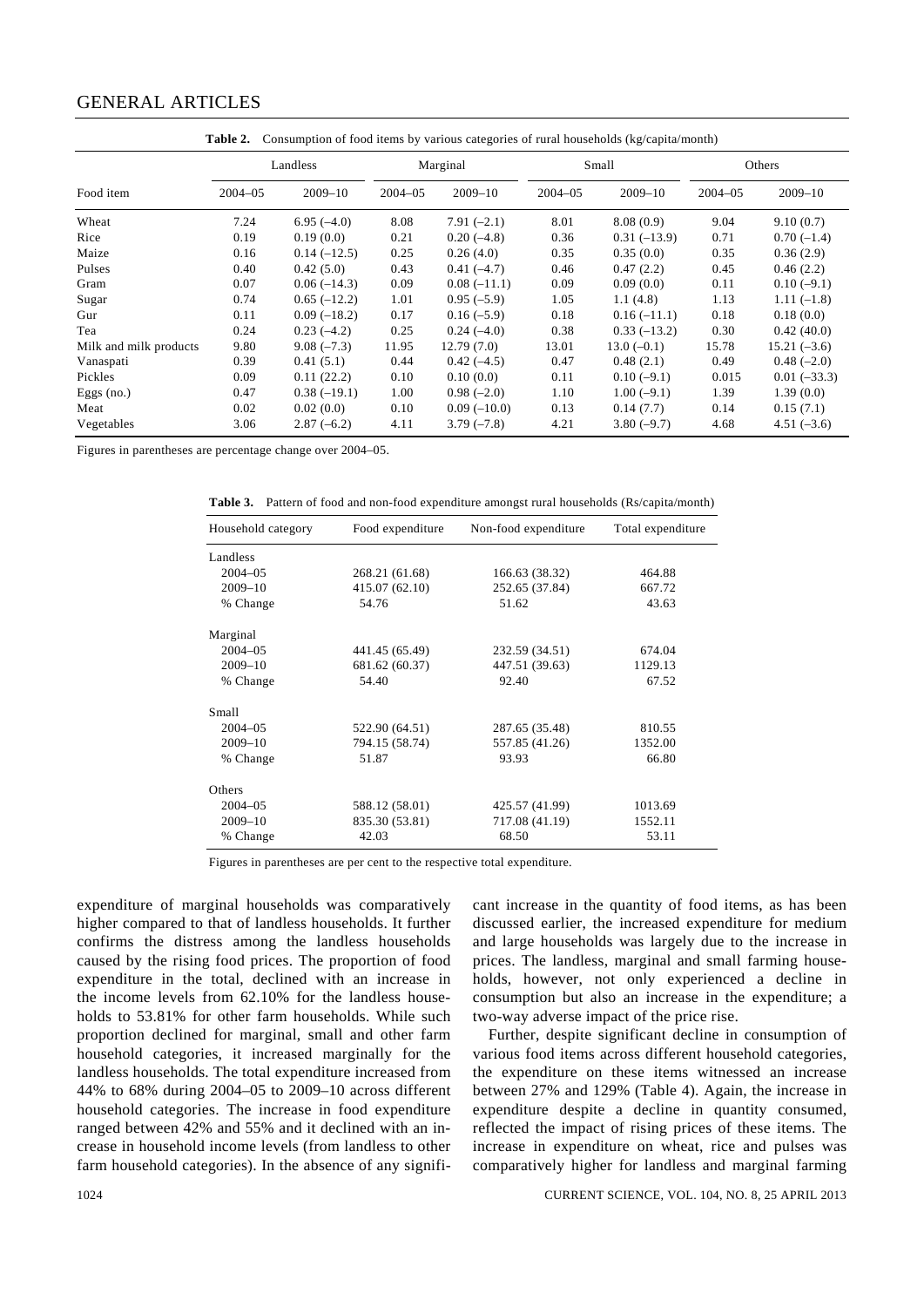|                                                      | Landless    |             | Marginal    |             | Small       |             | Others      |             |
|------------------------------------------------------|-------------|-------------|-------------|-------------|-------------|-------------|-------------|-------------|
| Food items                                           | $2004 - 05$ | $2009 - 10$ | $2004 - 05$ | $2009 - 10$ | $2004 - 05$ | $2009 - 10$ | $2004 - 05$ | $2009 - 10$ |
| Milk and milk products                               | 90.61       | 133.07      | 215.51      | 306.22      | 266.07      | 330.48      | 284.04      | 365.02      |
| Wheat                                                | 52.18       | 68.9        | 57.29       | 75.03       | 88.11       | 112.14      | 99.79       | 127.4       |
| Vegetables                                           | 30.06       | 56.25       | 40.06       | 74.28       | 41.79       | 74.56       | 46.8        | 88.39       |
| Ghee                                                 | 20.53       | 41.69       | 23.63       | 49.26       | 23.95       | 49.83       | 30.15       | 57.28       |
| Tea                                                  | 15.34       | 34.50       | 17.50       | 38.40       | 22.25       | 49.50       | 22.25       | 51.00       |
| Pulses                                               | 19.98       | 28.39       | 21.79       | 38.39       | 28.17       | 40.64       | 30.38       | 45.44       |
| Sugar                                                | 13.32       | 21.45       | 18.18       | 31.35       | 18.90       | 36.30       | 20.34       | 36.63       |
| Rice                                                 | 2.09        | 4.18        | 2.31        | 4.40        | 3.96        | 6.82        | 7.81        | 15.4        |
| Meat                                                 | 1.47        | 1.87        | 7.33        | 7.65        | 9.53        | 11.90       | 10.27       | 12.75       |
| Gur                                                  | 1.98        | 2.25        | 3.06        | 5.60        | 3.24        | 5.60        | 3.24        | 6.30        |
| Maize                                                | 1.40        | 2.00        | 2.00        | 3.04        | 2.80        | 5.60        | 2.80        | 5.76        |
| Gram                                                 | 1.68        | 2.40        | 2.16        | 3.20        | 2.16        | 3.60        | 2.64        | 4.00        |
| Pickles                                              | 4.18        | 7.15        | 4.65        | 6.50        | 1.40        | 2.30        | 0.93        | 1.30        |
| Eggs                                                 | 1.25        | 1.90        | 2.37        | 4.64        | 5.03        | 7.05        | 1.50        | 2.99        |
| Total food expenditure                               | 256.07      | 406.00      | 417.84      | 647.96      | 517.36      | 736.32      | 562.94      | 819.66      |
| % Change in food<br>expenditure (2004–05 to 2009–10) |             | 58.6        |             | 55.1        |             | 42.3        |             | 45.6        |

**Table 4.** Consumption expenditure on food items amongst different rural households (Rs/capita/month)

households compared to the increase for small and other farming households. Hence, relatively poor rural households were more severely affected by the rising food prices in the form of declining consumption and comparatively higher increase in the consumption expenditure.

 The expenditure on sugar increased by 61% from Rs 13.32 to 21.45, by 72.4% from Rs 18.18 to 31.35, by 92.1% from Rs 18.90 to 36.30 and by 80.1% from Rs 20.34 to 36.63 during 2004–05 to 2009–10 for the landless, marginal, small and other households respectively. The respective change in expenditure on milk and milk products was from Rs 90.61 to 133.07 (46.9%), from Rs 215.51 to 306.22 (42.1%), Rs 266.07 to 330.48 (24.2%) and Rs 284.04 to 365.02 (28.5%). The percentage increase in expenditure on vanaspati was 103.1, 108.5, 108.1 and 90.0, and that on pickle was 71.1, 39.8, 64.3 and 39.8 respectively, for these households during 2004–05 to 2009–10. Like the change in consumption expenditure of major food items, the increase in expenditure on sugar, milk and milk products, vanaspati, pickles and vegetables was comparatively higher for landless as well as marginal farm households compared to the small farming and other households.

 The non-food expenditure of different rural households also registered an increasing pattern from 2004–05 to 2009–10. As mentioned earlier, the increase in non-food expenditure of the landless households was comparatively smaller when compared to the remaining household categories. It may be argued here that the rising prices have further intensified the distress amongst these households, squeezing their already meagre non-food expenditure. The per capita monthly non-food expenditure was Rs 116.30, Rs 232.69, Rs 287.65 and Rs 425.57 respectively, for the landless, marginal, small and other households in 2004–05, which increased to Rs 252.65, Rs 447.51, Rs 557.85 and Rs 717.08 respectively, in 2009–10 (Table 5). The expenditure on education increased only by 29% for landless households and 39% for the marginal households, though it increased by 49% and 82% for the small and other farming households respectively. Similarly, the expenditure on clothing and electricity increased much less for the landless compared to the other three categories, although the marginal households were also lagging far behind the small and other farming households. The rise in medical expenditure was highest for the poor households, which may be due to the adverse impact of declining consumption on their health. The increase in toiletries and telephones was also less for the landless and marginal farming households. On the contrary, the increase in expenditure on travelling and fuel was extremely high in case of the landless and marginal farmers compared to the small and other farming households.

 Such a pattern reveals that the poor households have been suffering more from the rising prices not only due to decline in the quantity of food consumption but also due to increased expenditure on food items. Increased diversion of their disposable income to meet their minimum food requirements adversely affects their non-food expenditure. Due to distress, they are not able to keep pace with the expenditure on human resource development in the form of education, on comfort in the form of electricity, clothes, etc. The increase in medical expenses may be an indicator of their declining health, owing to their declining consumption. Declining health coupled with squeezed spending on education will have a cumulative negative impact on their future productivity and hence earnings. The increased expenditure on transport may also be due to their compulsions to move larger distances in search of employment in the absence of land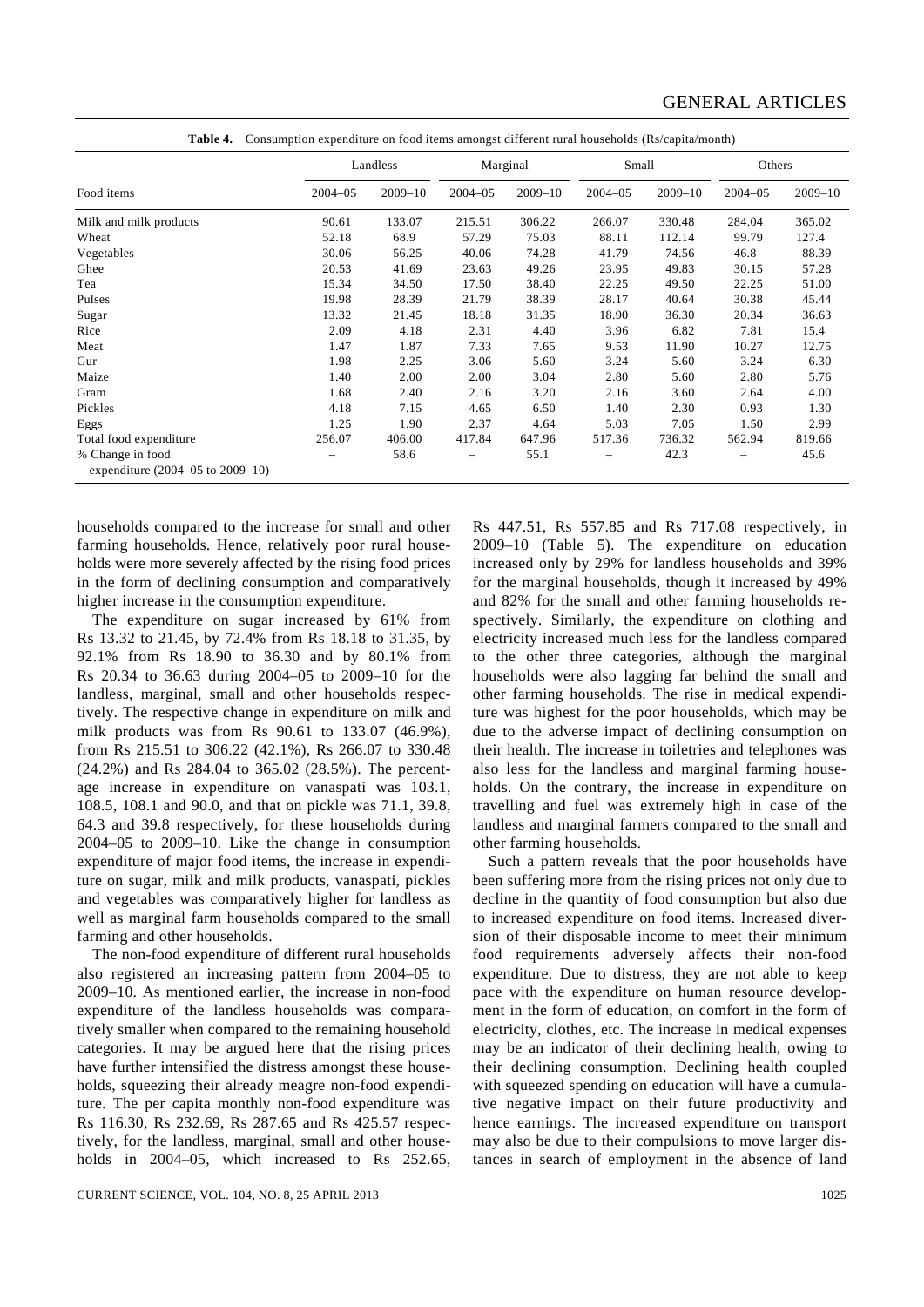## GENERAL ARTICLES

| Non-food expenditure of different rural households (Rs/capita/month)<br>Table 5. |             |               |             |               |              |               |              |               |
|----------------------------------------------------------------------------------|-------------|---------------|-------------|---------------|--------------|---------------|--------------|---------------|
|                                                                                  | Landless    |               | Marginal    |               | Small        |               | Others       |               |
| Non-food items                                                                   | $2004 - 05$ | $2009 - 10$   | $2004 - 05$ | $2009 - 10$   | $2004 - 0.5$ | $2009 - 10$   | $2004 - 0.5$ | $2009 - 10$   |
| Electricity                                                                      | 28.89       | 38.98 (34.9)  | 45.69       | 61.13(33.8)   | 47.67        | 75.67 (58.7)  | 75.87        | 110.20(45.2)  |
| Education                                                                        | 32.96       | 42.76 (29.7)  | 37.90       | 52.77 (39.2)  | 42.87        | 63.87(49.0)   | 77.10        | 140.09 (81.7) |
| Clothing                                                                         | 20.80       | 27.07(30.1)   | 26.82       | 45.80 (70.8)  | 30.90        | 70.80 (129.1) | 32.96        | 75.85 (130.1) |
| Medical                                                                          | 6.92        | 12.81(85.1)   | 7.92        | 13.73 (73.4)  | 13.15        | 21.03(59.9)   | 25.79        | 45.09 (74.8)  |
| Toiletries                                                                       | 20.09       | 29.91 (48.9)  | 26.74       | 45.85(71.5)   | 28.95        | 47.23(63.1)   | 32.75        | 50.79 (55.1)  |
| Telephone                                                                        | 10.84       | 20.22(86.5)   | 18.22       | 45.40 (149.2) | 20.85        | 75.77 (263.4) | 34.43        | 87.00 (152.7) |
| Fuel                                                                             | 21.75       | 49.84 (129.1) | 48.70       | 79.79 (63.8)  | 65.08        | 92.77(42.5)   | 85.08        | 112.66 (32.4) |
| Travelling                                                                       | 12.67       | 18.79 (48.3)  | 13.16       | 36.07 (174.1) | 29.87        | 51.92 (73.8)  | 49.38        | 75.48 (52.9)  |
| Taxi/auto rickshaw                                                               | 1.75        | 12.29(602.3)  | 3.74        | 8.97 (139.8)  | 7.31         | 16.79 (129.7) | 12.21        | 20.06(64.3)   |
| Total non-food expenditure                                                       | 166.63      | 252.65(51.6)  | 232.69      | 447.51 (92.3) | 287.65       | 557.85 (93.9) | 425.57       | 717.08 (68.5) |

Figures in parentheses are percentage change over 2004–05.

**Table 6.** Coping mechanisms against rising prices across various rural households (% multiple response)

| Coping mechanism/household category             | Landless | Marginal | Small | Others |
|-------------------------------------------------|----------|----------|-------|--------|
| Less than desired expenditure on non-food items | 73.68    | 58.27    | 35.29 | 16.89  |
| Sale of durable assets (other than land)        | 70.58    | 51.97    | 11.69 |        |
| Additional family member joining the work force | 63.15    | 64.84    | 17.64 | 8.79   |
| Reduction in savings                            | 78.94    | 67.56    | 58.82 | 27.65  |
| Reduction in expenditure on education           | 79.19    | 79.01    | 35.29 | 21.27  |
| Increase in indebtedness                        | 78.94    | 78.37    | 75.78 | 23.40  |

or due to the unviable size of their land holdings. These issues will have long-term implications for the welfare of the poor rural households.

#### **Coping mechanism against rising prices**

Despite a detailed discussion on the possible impact of rise in food prices on consumption, and food as well as non-food expenditure, some of the adverse effects become visible only during the long term. It is due to the fact that after eroding current incomes, the rising prices reduce the current savings and capital formation in the long run and thus affect long-term productivity of the poor households. Such impacts may be visualized by looking into the coping mechanisms adopted by various households (Table 6). A larger proportion of landless and marginal farming households (73.86% and 58.29% respectively), reported resorting to less than desired expenditure on non-food items as compared to 35.29% of small farm households and 16.89% of other farming households. The sale of durable assets (except land) was reported by 70.58% of the landless farming households 51.97% of marginal and 11.69% of small households and there was no sale of durable assets experienced by other farming households.

 About 63% of landless, 65% of marginal, 17.64% of small and 8.79% of other farming households reported joining of work force by additional family members to supplement the dwindling income due to rising prices. Almost 79% of landless, 68% of marginal, 59% of small and 28% of other farming household categories reported depletion in their savings. Likewise, 79.19% of landless, 79% of marginal, 35% of small and 21% of other farming households experienced reduction in expenditure on education. Increase in indebtedness due to rising prices was reported by 79% of landless farming household, 78% of marginal households, 76% of small and 23% of other farming households. In a nutshell, apart from resulting in the reduction in food consumption of the rural households, the rising prices are also depleting their asset base, reducing their savings, expenditure on education and increasing the indebtedness, which may have an even more adverse impact in the long run.

#### **Conclusion and policy implications**

During 2004–05 and 2009–10, per capita monthly consumption of wheat declined by 2–4% for landless and marginal farming households, due to the rise in food prices, while there was some increase for the small and other farming households. Maize consumption for the landless also declined by 12.5%. Even sugar consumption declined by as high as 12.2% for the landless households and 5.9% for the marginal farming households. Milk consumption declined for the landless households by more than 7%. While the rising prices adversely affected the food consumption of the landless and marginal farming households, relatively richer farming households were able to counter such effects. The landless and marginal